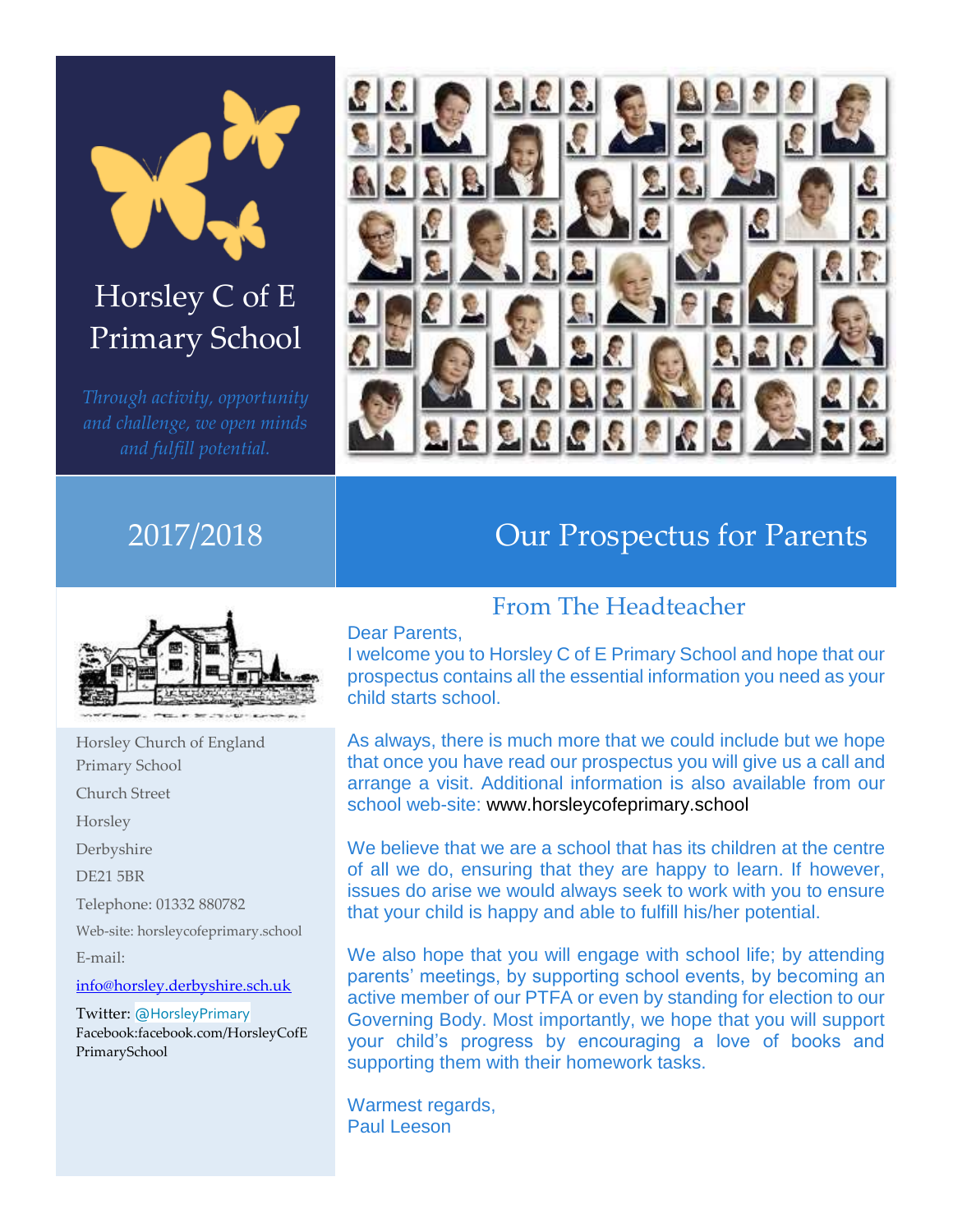**Horsley C of E Primary School 2017/2018**



# **Information About Our School**

Horsley Church of England Primary School was first established on the  $20<sup>th</sup>$  November 1828. It is situated in the rural location of Horsley village approximately 6 miles from Derby. Throughout its life it has been developed to combine the best of its history with modern educational practice. A new classroom was successfully completed in 2014, due to the support and fundraising of our own community. The Governing Body worked in collaboration with the PTFA, assorted local companies and the local community to successfully complete this self-funded project. In order to continue our ongoing development, in 2015, we refurbished our Early Years area. You can see the impact of this above.

We currently house three mixed-age classes for 85 children, with the majority of our pupils coming from beyond our normal catchment area. As we do not have a pre-school setting that feeds into our school, we run a Parent and Toddler group from 9.45 on a Wednesday morning. Come along and see our school at work!

We induct children due to start their reception year by running our Early Years Club through the June prior to their admission in September.

For child-care before and after school we have a successful working relationship with the School's Out Club from Kilburn, who deliver and collect pupils in their mini-bus on a daily basis.

Throughout their time in school our pupils have a variety of after school opportunities, from sport to dance, music tuition and cycling.

The school enjoys the support of an active Parents' Association, the local community and St. Clement's church. It has a welcoming family atmosphere, in which all children feel valued and cared for. Many aspects of the local area are used to benefit the education of our pupils, including the church and the local recreation ground.

We are currently working with the village hall committee in developing plans for the design and use of the new village hall, which we hope will be developed in the near future.

On leaving our school, children move to various local secondary schools, with the majority going to John Flamsteed Secondary School.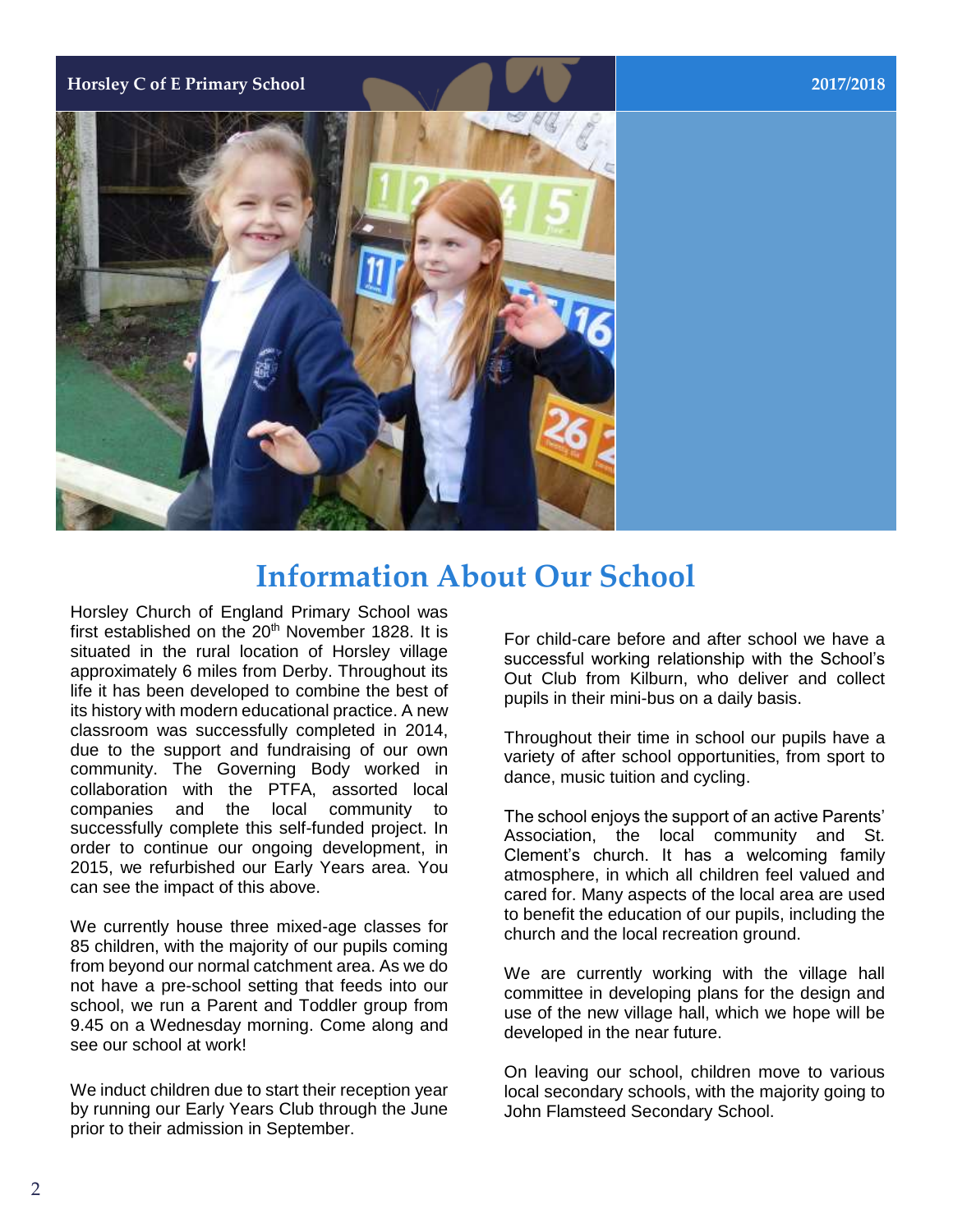**Horsley C of E Primary School 2017/2018**

# Our Mission Statement and Aims:

*Through activity, opportunity and challenge, we open minds and fulfil potential.*

We achieve this through the following aims:

- To provide a safe, caring environment in which all can work and learn;
- To develop a sense of achievement and enjoyment of learning;
- To provide a quality curriculum which stimulates learning and creativity in order to enable children to fulfil their academic potential;
- To develop a positive and informed attitude towards personal health and well-being;
- To encourage the development of decision making and other life skills;
- To value the individuality of everyone within the school community whilst ensuring equal opportunity;
- To foster positive relationships with parents and carers for the benefit of the children;
- To be an active part of the local community;
- To acknowledge our Christian foundation and work closely with the Parish of St. Clement's;
- To develop appreciation and care for the world.







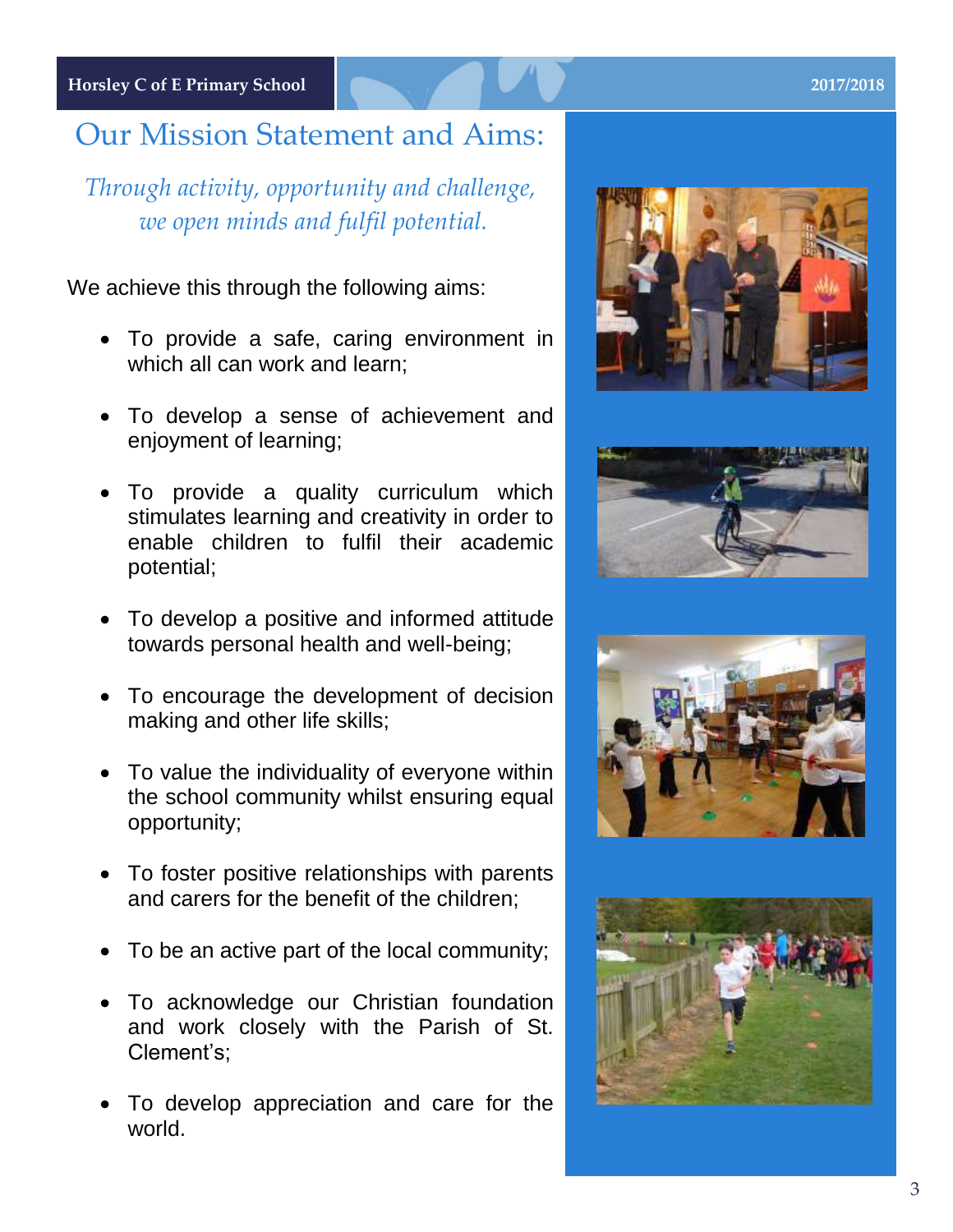

# **RE** and Collective **Worship**

We follow the Derbyshire agreed syllabus for Religious Education and our collective worship is of a broadly Christian nature. We are supported in the development of our worship and RE syllabus by the team from the Diocese of Derby. The Vicar from St. Clement's, church-wardens and members of staff are regular contributors to our collective worship.

Parents may withdraw their children from all or part of our religious education and collective worship if they have concerns about its content. If you are considering this, please consult the school by making an appointment with the Headteacher.

# Ethos and Values

The school actively promotes our children's spiritual, moral, physical and social development throughout its curriculum and other activities.

We have a policy, which seeks to promote Self-esteem and Positive Behaviour. This has a clear set of values, drawn up in consultation with children, staff and governors.

These are:

- 1. Kindness
- 2. Respect
- 3. Honesty
- 4. Independence
- 5. Determination

Our rewards and sanctions, which are reviewed regularly by the school council, staff and governors, reflect these values.

We care for each child as an individual and encourage dialogue and contact with parents. Any concerns we may have are shared with parents and carers and this strengthens our core belief in a positive home/school partnership. In order to facilitate communication we hold two parents' evenings every year and write an individual report for each child. We also make ourselves available for informal discussions when requested.

We have a school code of dress, which we feel helps the children to identify with, and be proud of, our school (See page 10).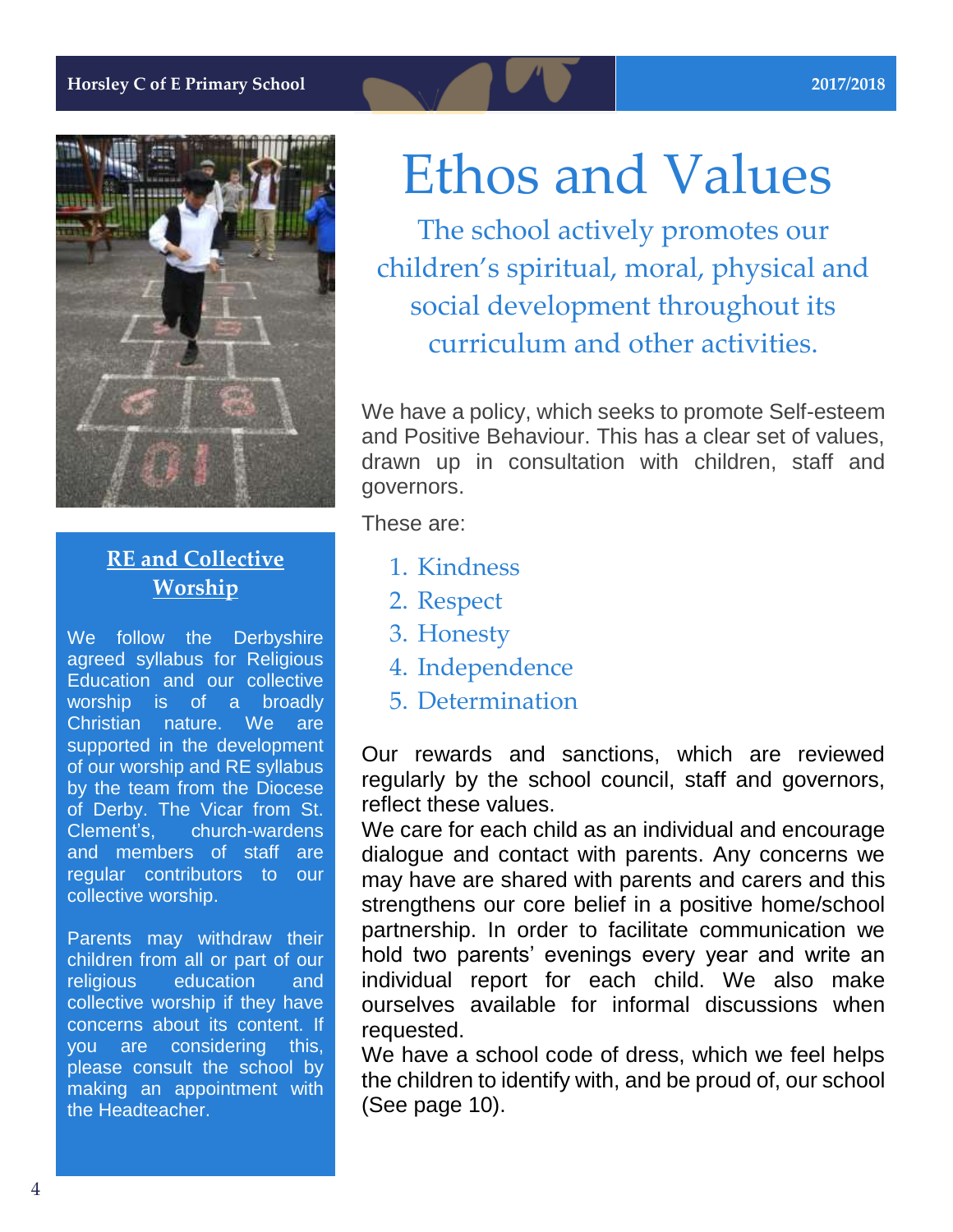# Admissions

Our admissions policy follows that of Derbyshire County Council. Priority will be given to children who live in the normal area served by the school and/or have brothers and sisters attending the school. Distance from the school and faith are then taken into account.

All applications for places for rising five pupils should be submitted to the Local Authority by the closing date, usually early December. These should be done via the Derbyshire website: [www.derbyshire.gov.uk.](http://www.derbyshire.gov.uk/) The LA then considers these applications and notifies parents about the allocation of places in early spring.

Please note that parents have the right to appeal should they disagree with the authority's decision. The governing body has a strong record in successfully supporting any such appeal.

We believe that it is important to give all children joining us the best possible introduction to life in school. In order to do this we give them the opportunity to come into school on a regular basis for a number of afternoons during the term prior to them starting full time. We call this our Early Years Club.





### Education for All

It is our aim to offer all pupils every opportunity to achieve their full potential. In the pursuit of this goal, all our staff recognise the value of all our pupils and are open minded in their expectations of them. They do not set limits of achievement based on ethnicity, religion, gender, class, supposed ability, physical appearance or age.

Equally, all pupils are encouraged to develop their own talents and interests, and are given the confidence to be themselves and be protected from undue pressure from others.

# Equality of **Opportunity**

We work proactively to make reasonable adjustments for disabled pupils at policy and whole school levels. We promote equality of opportunity for disabled pupils and to secure their participation in every aspect of school life.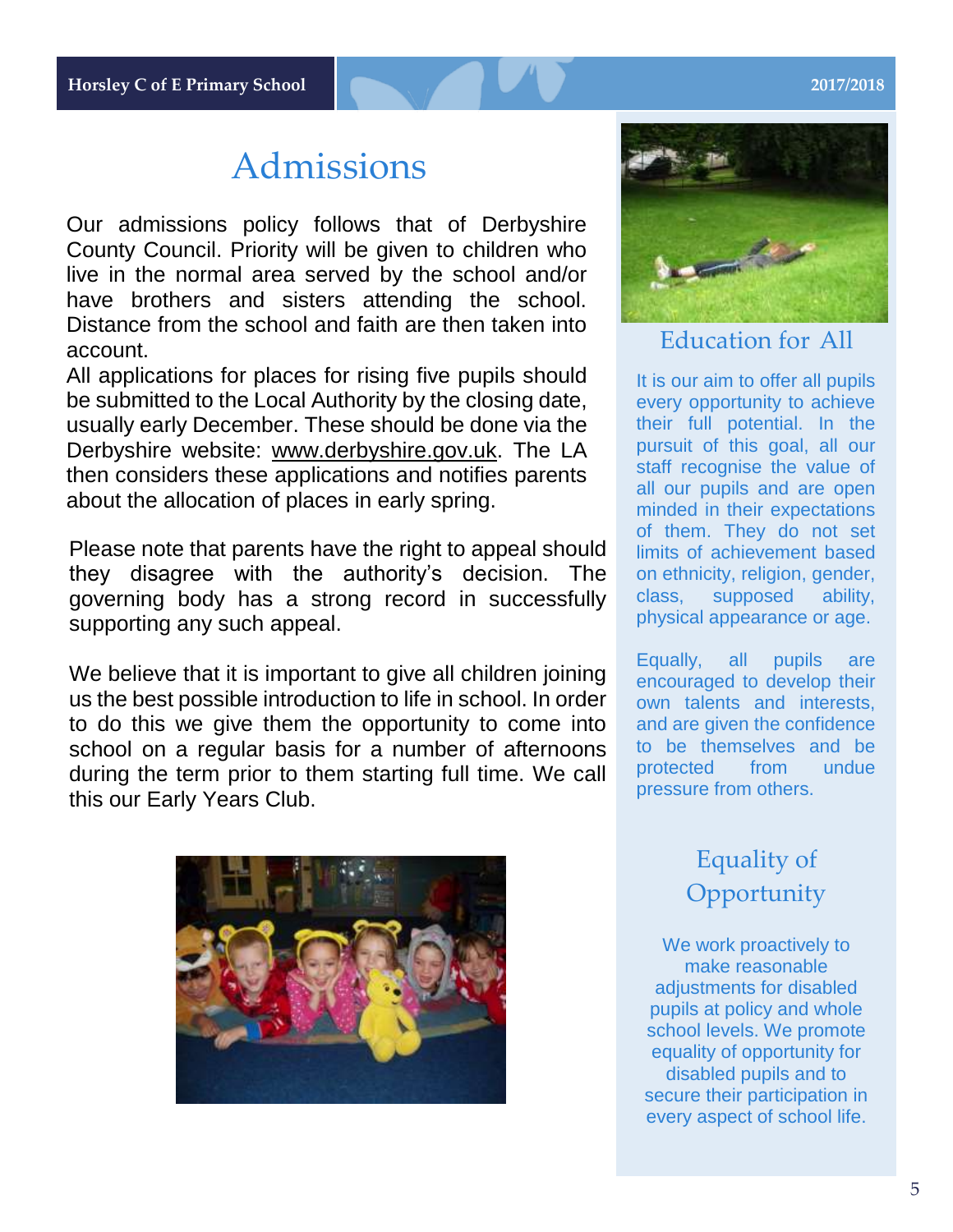# **Class Organisation**

We currently have three mixed age classes in school. Their composition is reviewed annually to ensure that not only do we meet our statutory requirements of having no more than thirty pupils in a KS1 class, but also that no one class is significantly larger than the rest.

The current arrangements are:

|              | <b>Class Year Groups</b>         | <b>Teacher</b>     |
|--------------|----------------------------------|--------------------|
|              | Reception,                       | <b>Mrs Bennett</b> |
|              | Years 1 and 2                    |                    |
| $\mathbf{Z}$ | Years 2, 3 and 4   Mrs. Bell and |                    |
|              |                                  | Mrs. Whiteley      |
| 3            | Years 4, 5 and 6   Mrs. Steward  |                    |

Our teaching assistants are: Mrs. Southall who works in Class 1; Mrs. Meakin, Mrs. Davies and Mrs. Colclough who support Classes 2 and 3.

In addition to the above, staffing is as follows: Mrs. C. Elliott **Office Manager and** Play Supervisor Mr. P Francis<br>
Mrs. C Robinson Midday Supervi Mrs. C Robinson Midday Supervisor<br>Mrs. D Cusack Midday Supervisor **Midday Supervisor** Mrs. L Brown Midday Supervisor Mrs. H Crew Lunchtime Meal Supervisor

### **Curriculum Information**

We aim to teach a broad and balanced curriculum that recognises the multicultural society we live in, our core British values and retains our own Christian beliefs.

We follow the National Curriculum in all subjects, using locally and nationally recognised schemes of work and our local context. Teachers plan carefully each week and we have a curriculum map, which takes into account our mixed age classes and ensures continuity of learning.

Children are taught in three broad bands of ability within each class. Work is clearly matched to ability and each child has individual targets in English and Maths. Most lessons follow a threepart structure. These are: Introduction and whole class teaching, individual and group work, conclusion and feed forward to the next lesson.

For children who are learning to read we use the "Letters and Sounds" phonics scheme.

We have a Relationships and Sex Education Policy which acknowledges the value of secure relationships when rearing young children and enjoying successful relationships.

All documents relating to National Curriculum schemes, Ofsted reports and whole school policies are available in school and the Headteacher will be happy to receive requests to look at these.

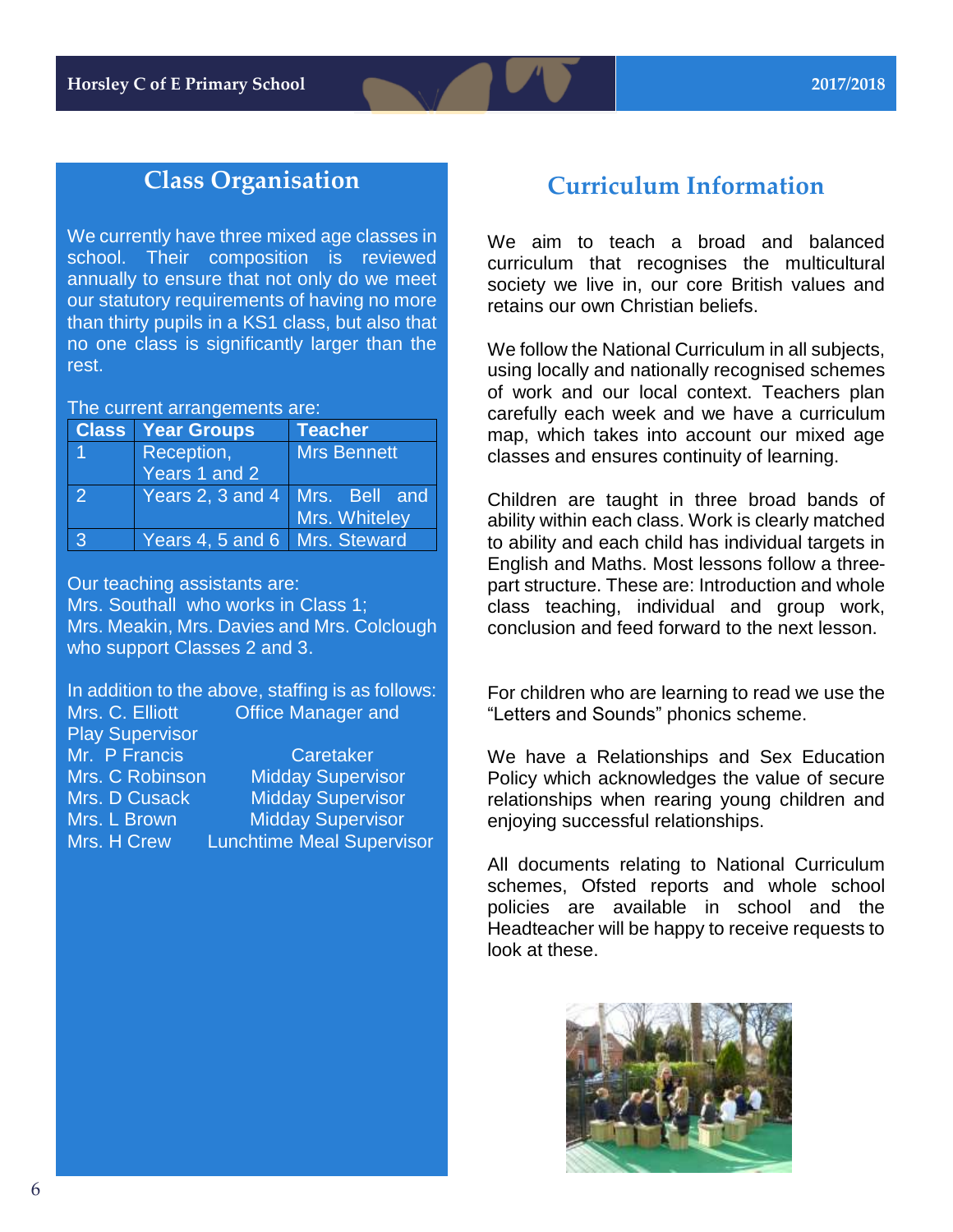# The School Day

9.00am Registration 9.10am Morning lessons begin 10.45-11.00am Whole school playtime 11.00 onward-Morning Session continues 12.10-1.10pm KS 2 Dinner time 12.00-1.10pm KS1 Dinner time 1.10-3.25pm Afternoon lessons 2.20-2.30pm KS1 Afternoon break 3.25pm School closes

Taught time per week: KS1 21 hrs 40 minutes KS2 23 hrs 20 minutes

Children are asked not to come onto the school site prior to 8.45 am. This is done to ensure that we provide adult supervision at all times.

If a child arrives in school after the close of the morning register, regulations require us to mark that child as late which is equivalent to an unauthorised absence.



# The Governing Body

The Governing Body is responsible for the strategic direction of the school, with the Head and his team responsible for day-to-day management. The Head, Governing Body and Local Authority each have specific legal responsibilities.

#### **Membership of the Governing Body**

Chair of Governors: **Mrs. C Johnson**

Vice Chair: **Mrs. A Corley**

Headteacher: **Mr. P Leeson Ex officio** 

Staff: **Mrs. J Bell**

LA Appointed: **Mr. M Dent** 

Foundation Governors: (Representing the Church of England)

**Revd. A Taylor-Cook**

**Mr. R Vallance** 

Associate Governor: **Mr. D Griffiths**

Co-opted Governors: **Mrs. A Corley**

 **Mrs. C Johnson**

 **Mrs. D Bennett** 

 **Mr. A Vallance**

 **Mrs. M Beasley** 

Parent Governors: **Mrs. L Richmond Mr. K Harrod Mr. J Carver** 

Clerk to the Governors: **Mrs. Catherine Elliott**

Safeguarding Governor: **Mr. M Dent**

The Chair of Governors, the Safeguarding Governor and the Clerk can be contacted through the school office.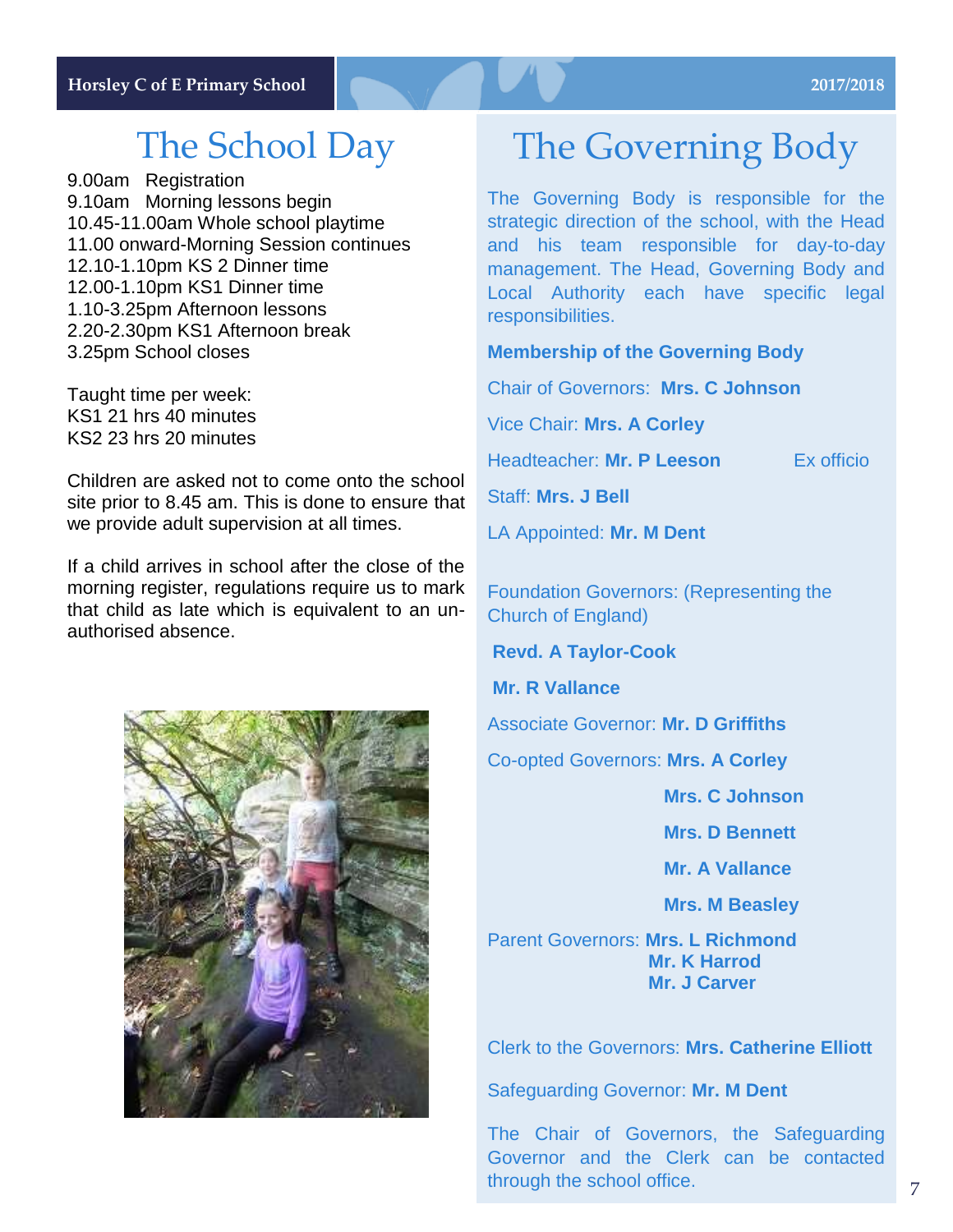# Sport

We value the way that physical activity and sport enhance the experiences that children have in school. To this end each class undertakes PE twice a week and we offer extracurricular sport, whenever possible, from outside providers (including Derby County and Amber Valley Sports Partnership with whom we have associate status), have an annual sports day, an outdoor adventurous activity visit and give all our children, from Reception to Year 6, the opportunity to go swimming. We therefore ask that PF kit is present in school at all times. We also take part in Interschool competitions through our association with outside bodies.

We also hold an annual residential weekend for years 4, 5 and 6.



# **Safeguarding and Safer Recruitment**

As a caring organisation with direct responsibility for children, our first concern must be to your child's welfare in every aspect. The school follows LA and DfE guidelines on Safeguarding and Safer Recruitment. This requires the school to have a designated person responsible for the management of any issues that occur. This is the Headteacher, Paul Leeson.

All staff at the school are required to undertake regular training and to report any concerns to the designated person. Each situation will be considered thoroughly and advice taken from the LA. This is our statutory duty, which at times will require us to consult with other agencies. This may be even before we contact you, the parents, if the concerns are related to child protection.

The Headteacher and members of the Governing Body are trained in Safer Recruitment requirements and these people ensure that our procedures adhere to these when appointing new staff.

Our designated Governor is Miles Dent, who can be contacted via the school office.

A copy of our Safeguarding Policy is available on our web-site: www.horsleycofeprimary.sch or from the school office.

# **School Security**

The safety of our pupils and staff is of a high priority to us. To this end, once the school day has commenced and the pupils have been registered, the doors are locked. Access to the school is then gained by ringing the doorbell and waiting to be received by a member of staff.

We ask that children do not arrive onto the school site prior to 8.45 am. as supervision is not provided before this time.

Should you expect to be late collecting your child at the close of school, 3.25pm, we ask that you call school to notify us of your delay. Likewise we would ask you to notify us if there is a change to the usual adults who collect your child.

Our children use the recreation ground behind the village hall for various sporting and play activities. They are always accompanied by an adult who carries a walkie-talkie or phone to remain in contact with the school.

Our Governors carry out annual risk assessments to ensure that all our practices follow county guidelines.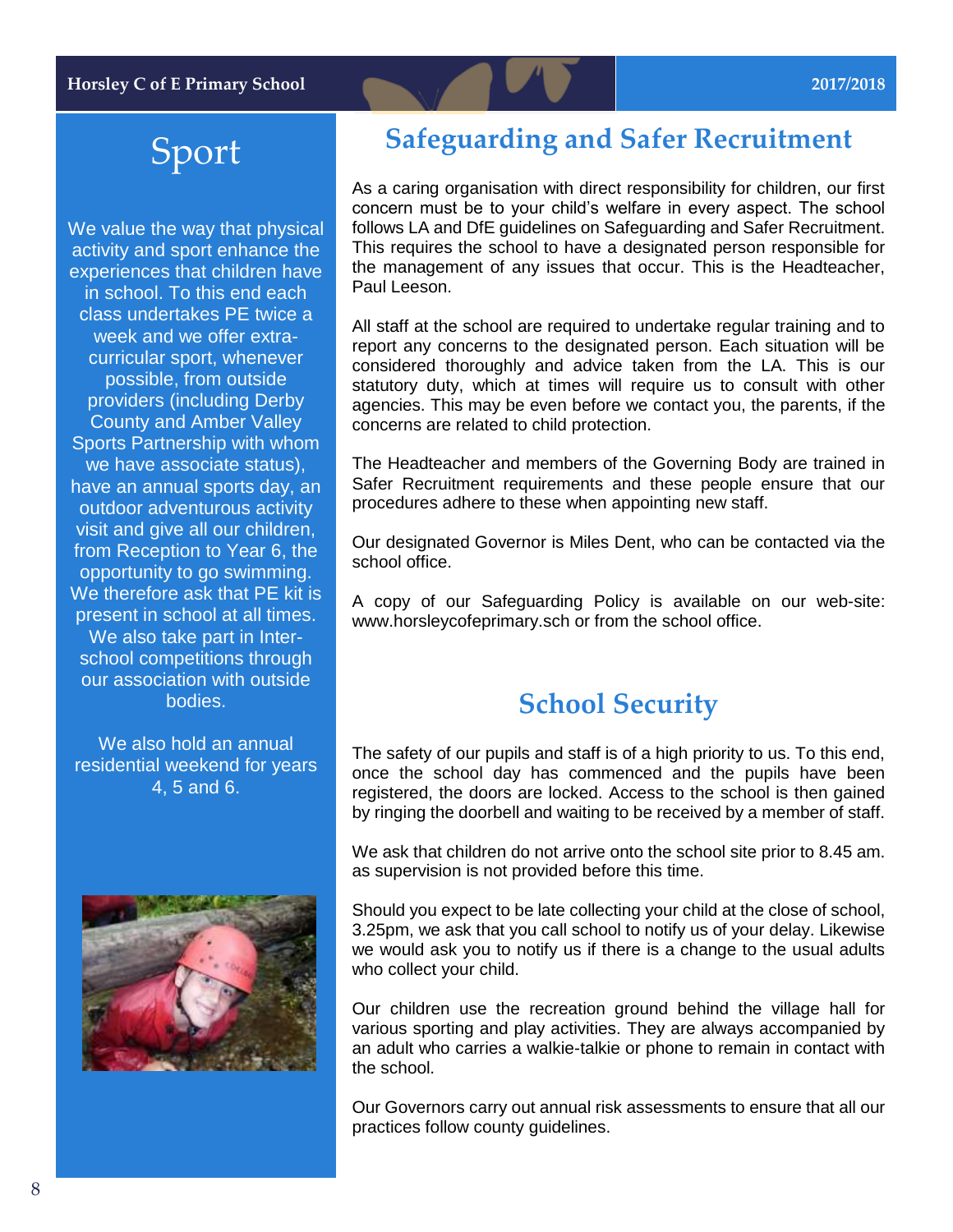# Medicines

Children who suffer allergies, such as asthma, may bring their medication to school and keep it with them at all times. They can then self-administer the medication, under supervision, when required.

If children have other prescribed medicines, it is most desirable if they are administered at home. If administration is required in school time, it is preferred if the child can self-administer or a parent comes into school to do so. Both of these actions should be with the class teacher's knowledge. Non-prescription medication should not be brought into school.

If, for whatever reason, a member of staff from the school is required to supervise the administration of medicine the Headteacher must be informed and given written consent. This will only be considered as a last resort.

# Attendance

The school no longer has the discretionary authority to approve holiday during term time. If you feel that you have "exceptional circumstances" which affect your child's attendance at school please consult with the Headteacher at least 2 weeks prior to any absence.

The school will also consider authorised absences for the following reasons:

Sickness, Medical Appointment, unexpected major family crisis, Religious observance, approved public performance or examination, exceptional family reasons, school beyond walking distance and no transport.

If the reasons fall outside these categories or we do not know why a child has been absent we have to classify it as unauthorised. Instances of such absence are reported to the LA, with the Governing Body reserving the right to administer fixed penalty fines.

### Continuous Professional Development

As an institution of learning we encourage all our staff to continue their professional development whilst employed at our school. We attend relevant courses, have five training days per year, and hold regular staff meetings. Our Governors have also attended training events provided by the LA. The intention is for this to impact on the teaching and learning in our classrooms as we strive to raise standards and quality throughout all areas of school life.



### **Term Dates 2017-18 Term 1 Monday 4<sup>th</sup>** September-Friday 20<sup>th</sup> October **Term 2 Monday 30<sup>th</sup> October-**Friday 22nd December **Term 3 Monday 8th January-**Friday 16<sup>th</sup> February Term 4 Monday 26<sup>th</sup> February-Friday 23rd March **Term 5 Monday 9th April-Friday** 25<sup>th</sup> May **Term 6** Monday 4<sup>th</sup>June-Friday 20th July

The school will also be closed for 5 inset days: Monday 5<sup>th</sup> September Friday 5<sup>th</sup> January Friday 16<sup>th</sup> February Monday 2<sup>nd</sup> July Tuesday 3rd July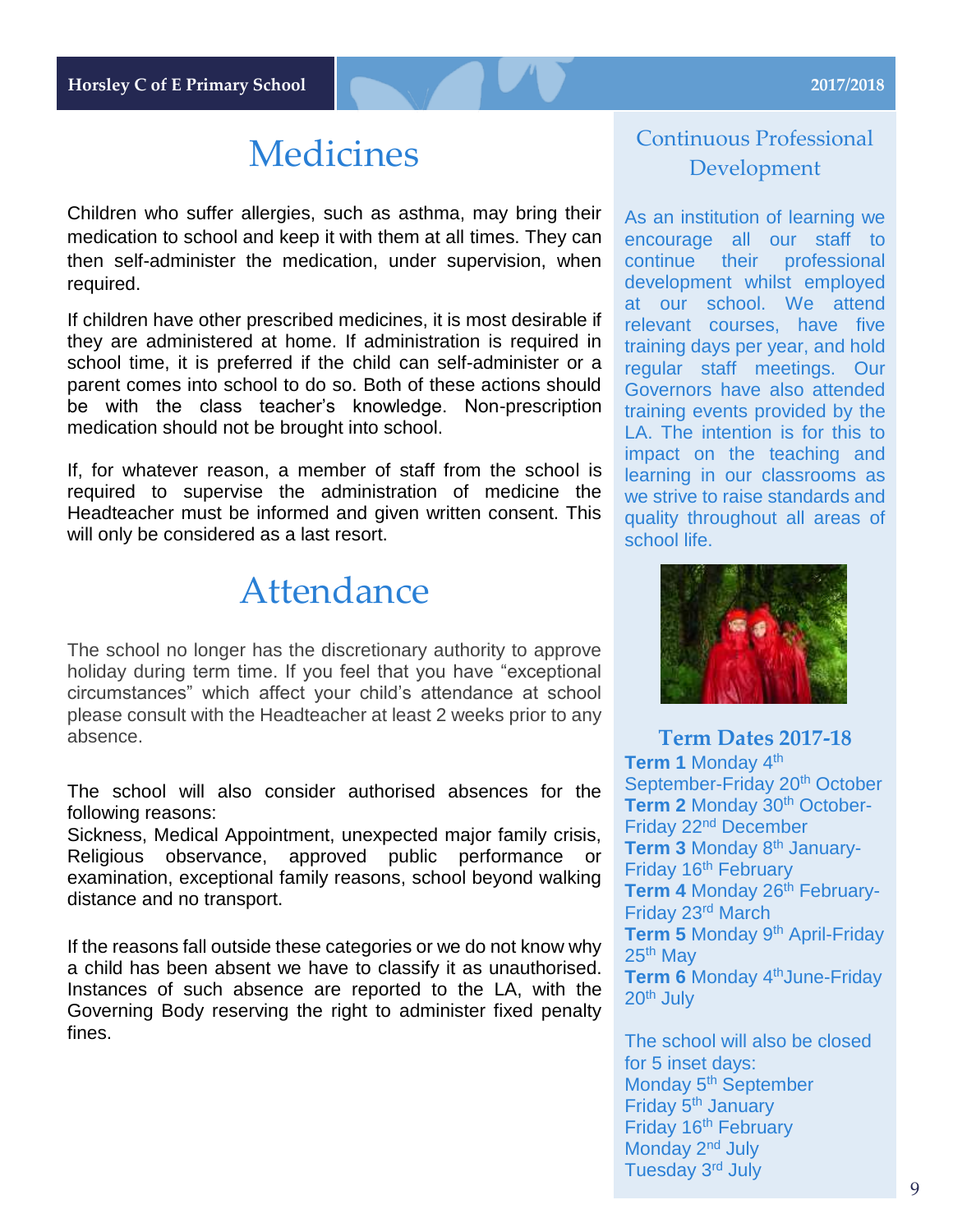**Horsley C of E Primary School 2017/2018**

### **Food in School**

Approximately 50% of our school population access meals from the school meals service, at a current cost of £2 per day. Enquiries about this service can be made at the school office. The remaining children bring lunchboxes into school.

In school we seek to promote healthy eating and our approach, as agreed by parents, the School Council and Governing Body is as follows:

- *encouraging the consumption of fruit and vegetables at playtimes;*
- *the provision of a balanced lunch by the School Meals Service;*
- *collaboration with parents to ensure the lunch boxes provided for children contain a suitable balance of foods;*
- *using sweets and chocolate only as occasional treats.*

We ask that parents support the school in implementing this policy. Please note that we have fruit available for KS1 children during the morning playtime.

We also ask that children do not share food, due to implications with food allergies.

### **Dress Code**

The dress code for our school consists of the following:

Navy Blue sweatshirt, jumper or cardigan (crew neck/v neck, with or without logo).

Optionally a navy blue fleece jacket with logo.

White polo shirt, shirt or blouse with collar (with or without logo). Grey, black or navy trousers, skirt or pinafore dress.

Blue and white checked dress in the summer.

Plain grey, black or navy shorts of appropriate length in summer. White/grey/navy/black socks or tights.

Black or navy sensible shoes, dark trainers or sandals in the summer.

### **P.E. Kit**

White top Navy Shorts Pumps/trainers Tracksuit/warm top for cold weather.

# **Uniform Stockist**

Whilst the Governors do not recommend any single uniform stockist, the shop below does sell items with the embroidered school badge.

Children's Choice 14 Bridge Street Belper **Derbyshire** Telephone 01773 825865

The opening times are: Monday – Friday 9.00a.m. – 5.00p.m. **Saturdav** 9.00a.m. – 4.00p.m. Sunday Closed